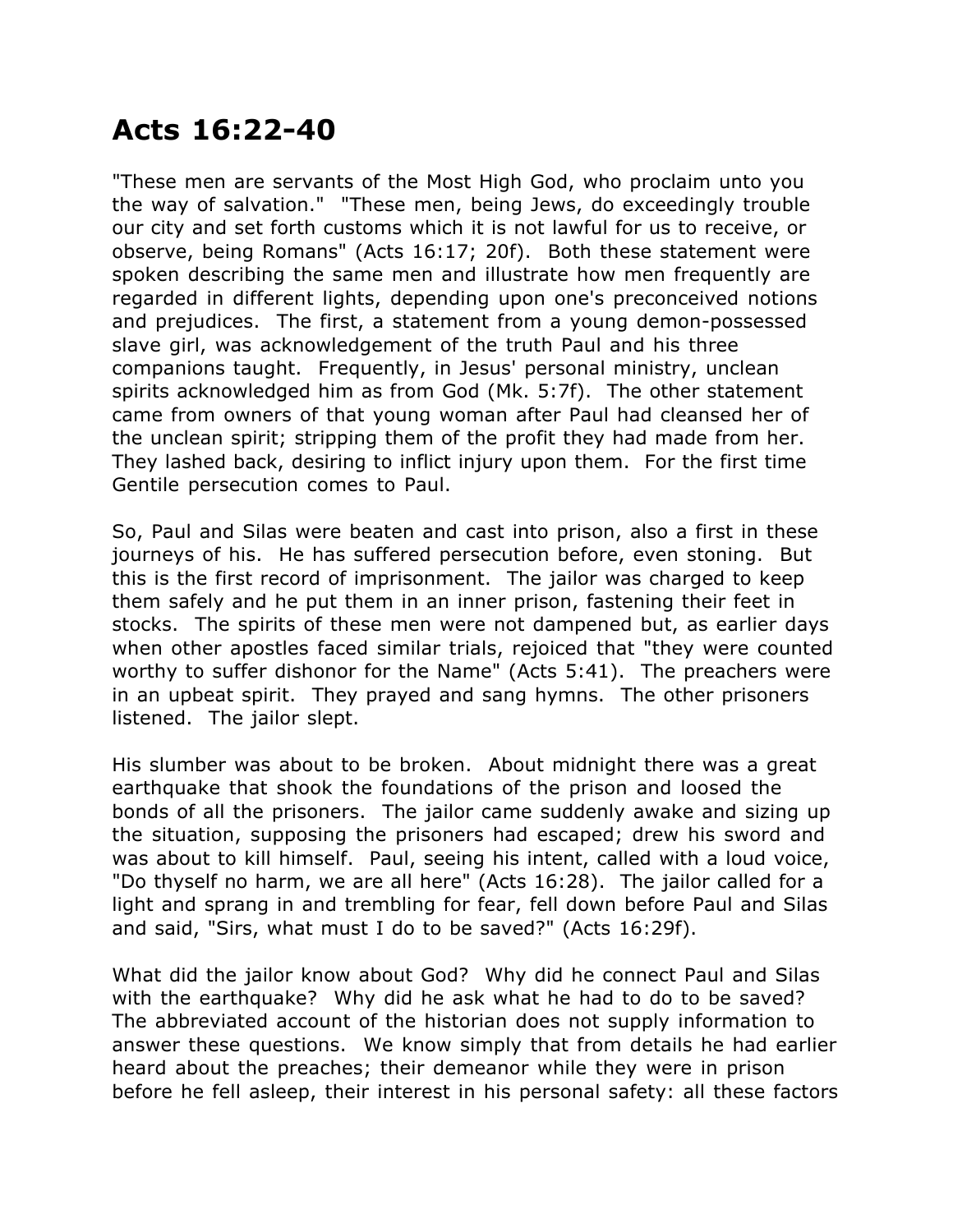led him to suppose that the earthquake was related to them. He was correct in that assessment.

The jailor had "brought them out" into his own house and his family was present. In answer to his question, "What must I do to be saved?", Paul said, "Believe in the Lord Jesus and thou shalt be saved, and thy house" (Acts 16:31). This is a favorite text with Calvinists, who believe, as a recent billboard states, "We are saved by grace alone, faith alone, Christ alone." Such a statement is self-contradictory. Naming three things involved in salvation nullifies the contention that salvation comes from either of them, alone. It is appropriate that attention be given to this statement. Did Paul mean there was nothing essential in salvation other than just believing? What do Calvinists mean when they assert one is saved by faith alone, do they rule out repentance? They do not; they include that in faith. What they mean is that man does not have to be baptized to be saved.

If Paul was saying that one did not have to be baptized to be saved, he contradicted himself in his letter to Romans. "Thanks be to God that whereas ye were servants of sin, ye obeyed from the heart that form of doctrine whereunto ye were delivered (i.e. baptism, symbolizing the death, burial and resurrection of Christ) and being then (at that time, viz, when you were baptized, jm) made free from sin, ye became servants of righteousness" (Rom. 6:17f). Paul taught we are saved by faith, but not that man is saved by faith alone.

Nor does his statement to the jailor teach one is saved by faith only. Let the text reveal what the apostle had in mind. He used "believe" as a figure of speech called a synecdoche: "naming one thing when the whole was intended." The record says that he "spake the work of the Lord" (Acts 16:2). He had commanded them to believe in the Lord Jesus and it is only through hearing His word that they could come to believe (Rom. 10:17). Upon hearing the word of the Lord, the jailor immediately took them and washed their stripes, showing his repentance for the prisoners had been beaten uncondemned and if the jailor followed the normal process, he had put salt in their wounds to intensify their suffering. Then the jailor and his family were baptized. Why? They had heard the word of the Lord which commanded baptism for the remission of sins (Mk. 16:15f; Acts 2:38).

Back to our figure of speech, a synecdoche. The jailor had been told to believe, verse 31. Then follows the proclamation of the word to produce faith, repentance and their baptism. After all these things, it is recorded,